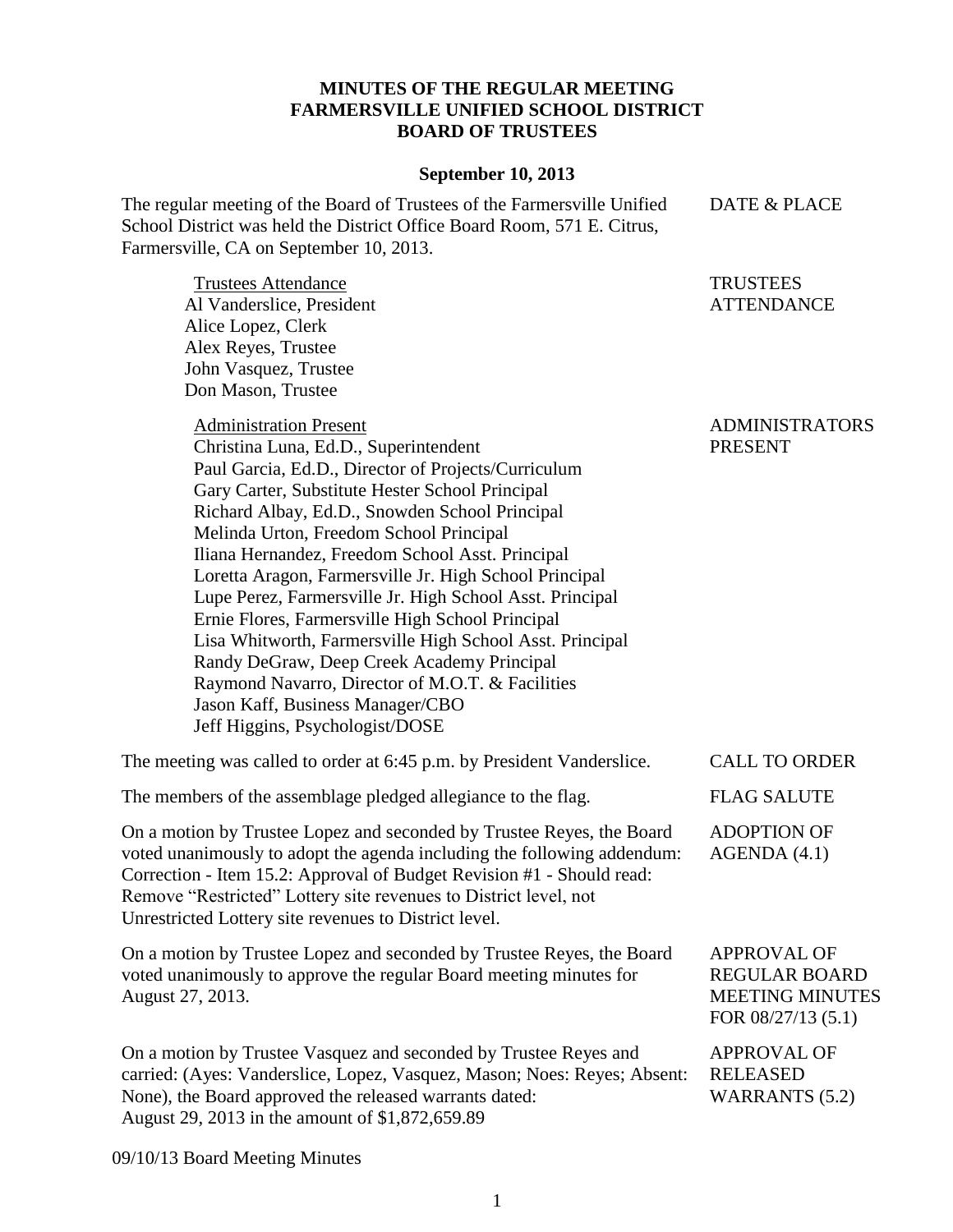Dr. Luna, Superintendent, thanked everyone in the District for assisting with evacuating Snowden students due to gas leak.

John Alvarez, Community member, addressed the Board regarding the District losing funding for FHS after school program. He expressed concerned regarding people in the District being afraid to speak to him, the Principal's Exchange contract, the District not renewing the TCOE contract for staff development, the reduction in the District reserve and why the District is spending so much money.

Barbara Miller, parent, addressed the Board regarding the treatment by the HEART Program staff, the fact that there is no phone number for parents to contact the HEART Program, and students not having the instructional materials needed.

Mrs. Macias, parent, addressed the Board regarding her child not being enrolled at the Snowden after school program. However, her child attending Freedom School was enrolled in the Freedom after school program. She was previously informed by staff that the Snowden student could not attend the Freedom after school program. Mrs. Macias stated the District was not providing students with the necessary materials needed to learn.

Larry Miller, council/community member, addressed the Board regarding the gate on Citrus Drive not being opened.

| On a motion by Trustee Vasquez and seconded by Trustee Reyes, the Board<br>voted unanimously to approve the revised signature list for FJHS ASB<br>account: Add Lupe Perez and remove Iliana Hernandez.                                           | <b>APPROVAL OF</b><br><b>REVISED</b><br><b>SIGNATURE LIST</b><br><b>FOR FJHS ASB</b><br>ACCOUNT(10.1) |
|---------------------------------------------------------------------------------------------------------------------------------------------------------------------------------------------------------------------------------------------------|-------------------------------------------------------------------------------------------------------|
| Dr. Paul Garcia, Director of Projects/Curriculum, made a PowerPoint<br>Presentation regarding Adequate Yearly Progress and Academic<br>Performance Index.                                                                                         | AYP & API<br><b>PRESENTATION</b><br>(12.1)                                                            |
| Item 12.2 tabled to next Board meeting: Approval of Contract with Justine<br>Levine to provide Physical<br><b>Fitness</b><br>Demonstrations at Freedom Elementary.                                                                                | <b>ITEM 12.2 TABLED</b><br>TO NEXT MEETING                                                            |
| On a motion by Trustee Reyes and seconded by Trustee Vasquez, the Board<br>voted unanimously to acknowledge the 2013-14 FTA Contract Proposal to<br>FUSD.                                                                                         | <b>ACKNOWLEDGMENT</b><br>OF 2013-14 FTA<br><b>CONTRACT</b><br>PROPOSAL TO FUSD<br>(13.2)              |
| On a motion by Trustee Vasquez and seconded by Trustee Lopez and<br>carried: (Ayes: Vanderslice, Lopez, Vasquez, Mason; Noes: Reyes; Absent:<br>None), the Board approved the ACSA Personnel Institute on October 2-4,<br>2013 in Costa Mesa, CA. | APPROVAL OF ACSA<br><b>PERSONNEL</b><br><b>INSTITUTE</b> (13.2)                                       |

09/10/13 Board Meeting Minutes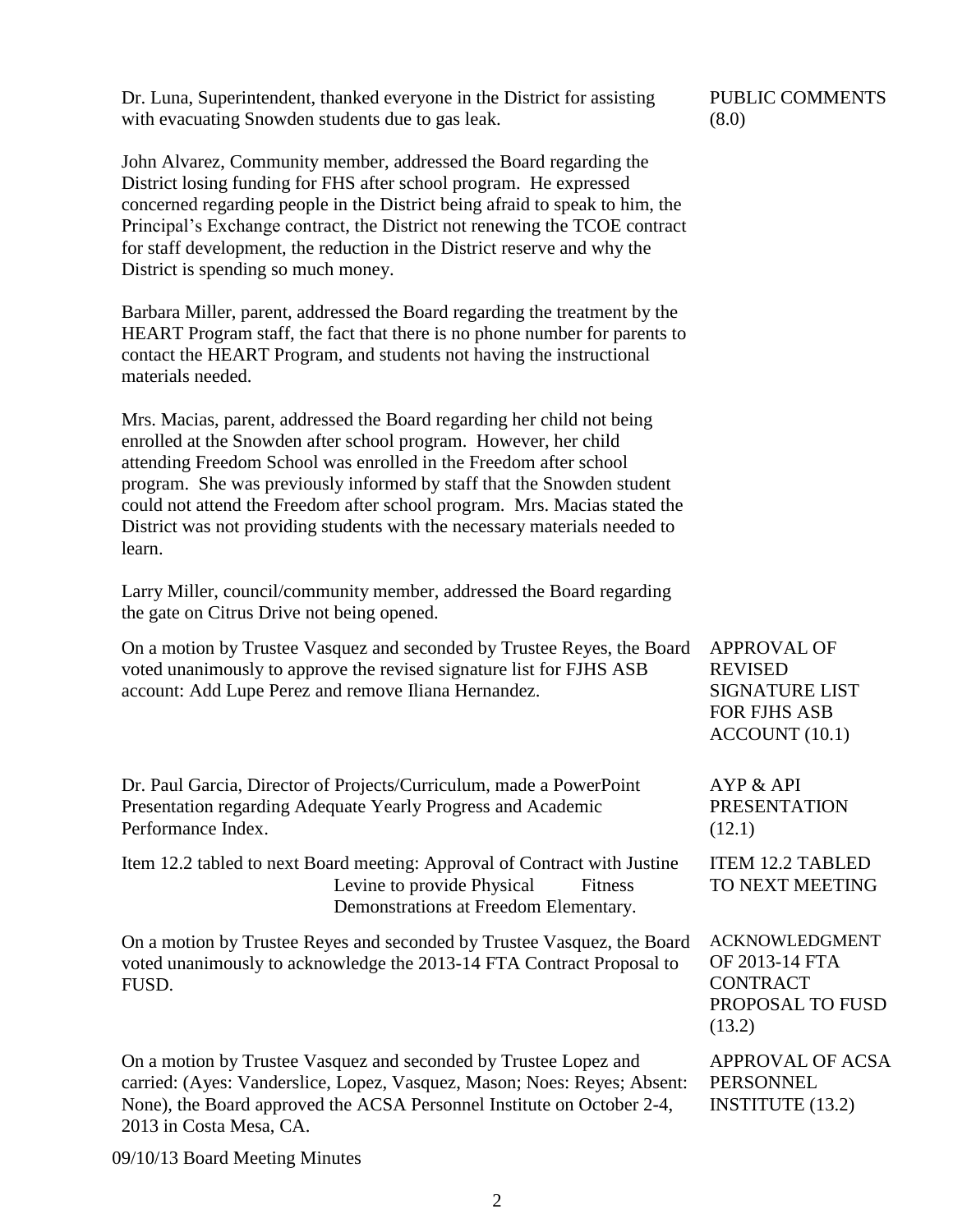On a motion by Trustee Vasquez and seconded by Trustee Lopez, the Board voted unanimously to increase the current \$1,500.00 Board member conference budget to \$2,000.00. All Board members will receive this increase.

On a motion by Trustee Vasquez and seconded by Trustee Lopez, the Board voted unanimously to approve the CSBA Conference on December 5-7, 2013 in San Diego, CA. Trustees Mason, Vasquez, Lopez and Reyes stated they would be attending the conference this year. Trustee Vanderslice will not be attending.

Consideration was given to items that the Governing Board wished to have placed on the agenda for the next meeting. Trustee Reyes requested information regarding lawyer fees and STAR test scores for the previous five years; When were books and supplies ordered? And why the District received double orders? Trustee Lopez requested an update on the gate on Citrus Dr.

On a motion by Trustee Vasquez and seconded by Trustee Reyes, the Board voted unanimously to approve the Final 2012-2013 Budget Revision.

On a motion by Trustee Reyes and seconded by Trustee Vasquez and carried: (Ayes: Vanderslice, Lopez, Vasquez, Mason; Noes: Reyes; Absent: None), the Board approved Budget Revision #1.

Jason Kaff, Business Manager/CBO, made a PowerPoint Presentation regarding Annual Financial Report (Unaudited Actuals).

On a motion by Trustee Lopez and seconded by Trustee Vasquez, the Board voted unanimously to approve the 2012-2013 Annual Financial Report (Unaudited Actuals).

On a motion by Trustee Vasquez and seconded by Trustee Lopez, the Board voted unanimously to adopt Resolution #05-09-10-13 Establishing Actual Appropriations Limits for 2012-13 and Estimated Appropriations Limit for 2013-14.

Jason Kaff, Business Manager/CBO, made a PowerPoint Presentation regarding the Cal Card Report.

Future regular board meetings will be held on September 24, 2013 and October 8, 2013.

APPROVAL TO INCREASE BOARD MEMBER **CONFERENCE** BUDGET (14.1)

APPROVAL OF CSBA CONFERENCE (14.2)

CONSIDERATION OF ITEMS FOR NEXT MEETING (14.3)

APPROVAL OF FINAL 2012-2013 BUDGET REVISION (15.1)

APPROVAL OF BUDGET REVISION #1 (15.2)

PRESENTATION RE: ANNUAL FINANCIAL REPORT (UNAUDITED ACTUALS) (15.3)

APPROVAL OF 2012-13 ANNUAL FINANCIAL REPORT (UNAUDITED ACTUALS) (15.4)

ADOPTION OF RESOLUTION #05-09-10-13 (15.5)

PRESENTATION: CAL CARD REPORT (15.6)

FUTURE MEETING DATES (17.1)

09/10/13 Board Meeting Minutes